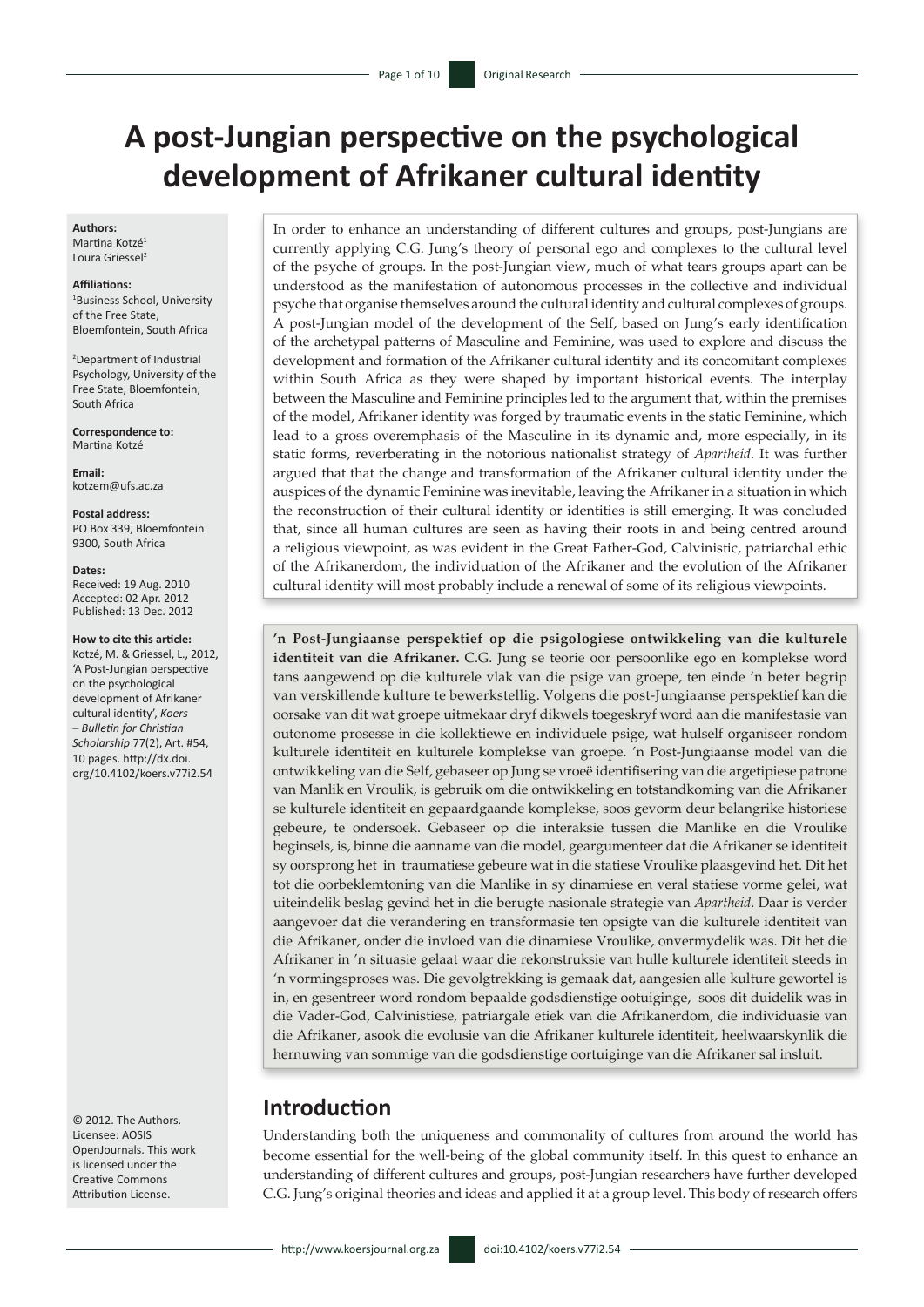a new perspective on the psychological nature of groups and cultures (Singer & Kimbles 2004; Hill 1992).

One of Jungian psychology's main thrusts is its perspective that the human psyche consists of conscious and unconscious parts. The unconscious part can be personal as well as collective. The personal ego, regarded as the centre of the psyche's consciousness, refers to a distinct 'I-ness' and is seen as the subject of all personal acts of consciousness (Stein 2010:15). The collective unconscious contains and functions as a deposit of all human experience and this is where the archetypes (typical structuring patterns of psychological functioning) reside. In its endeavour to understand human functioning, Jungian psychology embraces the universe in all it manifestations, including components such as history, art, myth, philosophy and spirituality (Jung 1977:5). Furthermore, in every human being all these structures are engaged as the drive towards purposive psychological development, referred to as the individuation process, which is driven by the archetype of the Self (unifying principle of the psyche). In Jungian psychology the Self is a more inclusive word for the inner image of God, the *imago Dei*, which resides in every person, whilst the life of Christ, as the Redeemer and the symbol of the Self, represents transformation and the various stages of the process of individuation (Jung 1969:347). One of the central components of Jung's theory is this continuous drive of the psyche towards the development of consciousness and the integration of these structures in order to create wholeness (Stein 2010:171−197).

During the process of interaction between the individual's personal ego and the environment, the affective memories of experiences, both bad and good, often tend to be repressed and to cluster around the relevant archetypical potentialities, thereby forming what Jung referred to as 'complexes'. These personal complexes emerge out of the level of the personal unconscious in their interaction with deeper levels of the psyche and early parental or familial relationships (Jung 1966). Complexes can hinder ego development and the ego's natural capacity to unfold toward the fullest possible realisation of the Self (wholeness) (Hill 1992:107).

Post-Jungians apply Jung's framework of ego development or individuation to the group level and refer to the national identity of a specific group as the cultural ego or cultural identity, thus referring to the centre of the group's consciousness (Singer & Kimbles 2004:5). During the formation of the cultural ego cultural complexes can arise out of the cultural unconscious as they interact with both the archetypical and personal realm of the psyche and the broader outer world arena of schools, communities, media and all the other forms of cultural and group life (Singer & Kimbles 2004:4). Cultural complexes are not the same as cultural identity (or cultural ego) although there are times when cultural complexes and cultural identity can seem intertwined. Cultural complexes are based on repetitive, historical group experiences which have taken root in the cultural unconscious of the group. At any time, these complexes can be activated, after which they take hold

of the collective psyche of the group. They sometimes inhabit the cultural identity of a group and then operate like the group ego (Singer & Kimbles 2004:5). In the post-Jungian view, much of what tears groups apart can be understood as the manifestation of autonomous processes in the collective and individual psyche that organise themselves around the cultural identity and cultural complexes of groups. According to the Jungian paradigm, complexes can be transformed when individuals become conscious of their existence and by integrating them as much as possible into the individual and group consciousness.

This article draws on post-Jungian work on the development of the ego and offers a new understanding of the development of the cultural ego of the Afrikaner *volk* and its concomitant complexes. For these purposes, Hill's (1992:23–52) model for the development of the Self, based on C.G. Jung's early identification of the archetypical patterns of Masculine and Feminine, will be used.

# **Hill's model of the development of the Self**

The Masculine and the Feminine as archetypes and the part they play in ego development, consciousness and individuation are crucial components of Jung's work. Jung recognises that the Feminine aspects of the psyche, such as nurturance, interrelatedness, immersion in life and empathy, are are not inferior to the Masculine elements, such as autonomy, separateness, and aggressiveness. Post-Jungians have argued consistently that the Feminine and Masculine, as archetypical principles, presuppose styles of being human which apply to both men and women (Mattoon 1981:83−101; Samuels 1985:207−229; Whitmont 1983:109−122). Symbolically, the Feminine and Masculine are therefore understood as archetypical aspects of the human psyche and as psychic modalities that belong to both genders and to all cultures (Ulanov 1971:154−157).

Hill (1992) subsequently proposes a model of the development of the Self, with the fundamental premise that four basic patterns underlie all human activity, namely the static Feminine, the dynamic Masculine, the static Masculine, and the dynamic Feminine. A description of each of the principles and the pattern that flows from it follows.

#### **The static Feminine**

The archetypical image that expresses the essence of the static Feminine is the Great Mother in both her positive and negative aspects (The Good Mother and Terrible Devouring or Persecutory Mother) (Hill 1992:4−9; Neumann 1971:25−31; Whitmont 1980:109−122). Constancy, consistency, and balance in the organism of nature as a whole are her highest values. The static quality of the Feminine is the basis for the stable and enduring quality of the Feminine, which dominates in motherhood (Ulanov 1971:158) and in the recurring tasks, in the care of the family, of the house-husband or housewife (Hill 1992:7). The positive effect of these elemental aspects of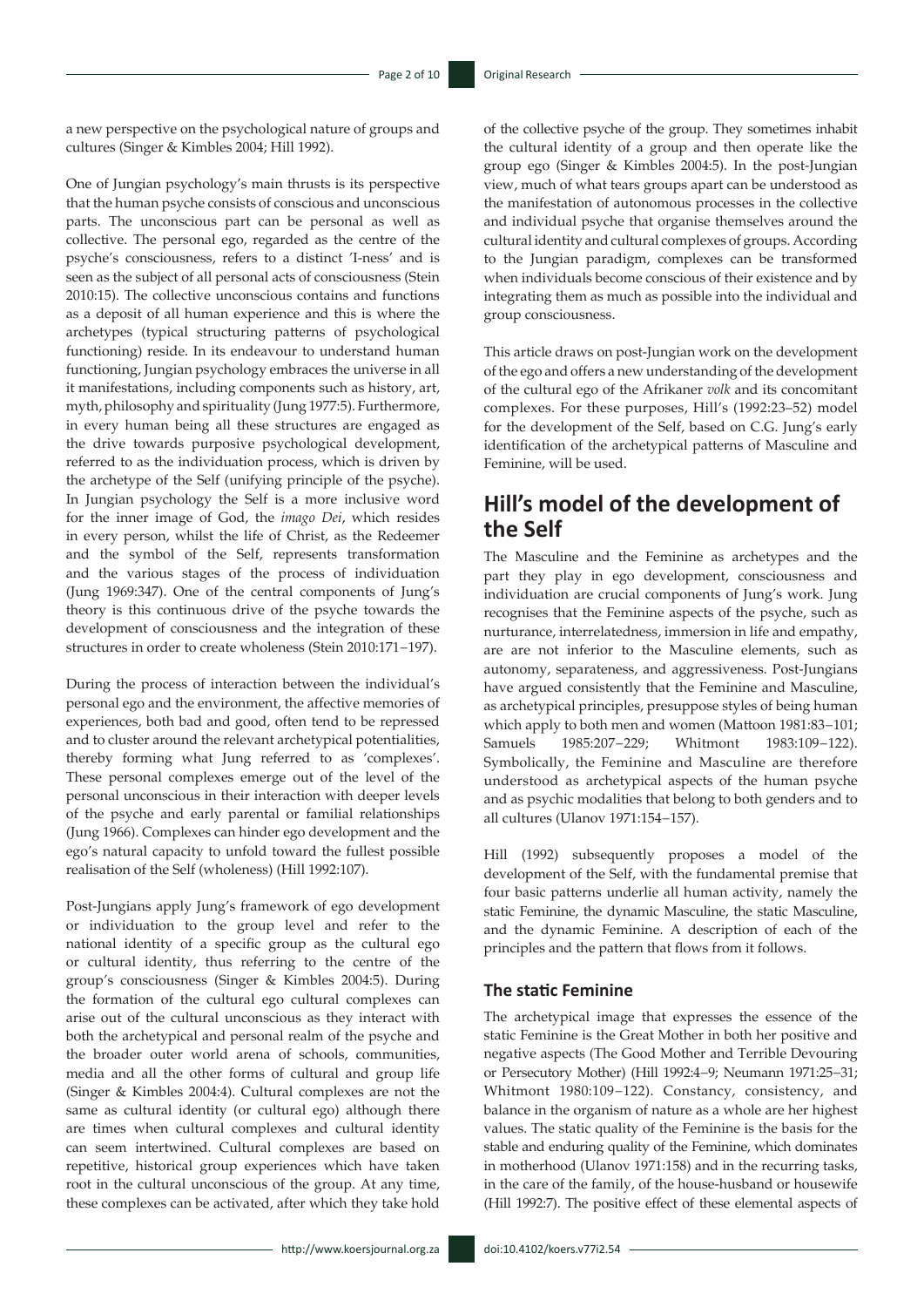the Feminine makes itself felt in such emotional responses as feeling secure, protected, fundamentally accepted and acceptable, with a reservoir of hope and possibility (Ulanov 1971:58). The static Feminine is symbolised most aptly by a circle, representing an undifferentiated whole (Hill 1992:5). When too dominant, the static Feminine represents its negative aspect, leading to smothering entanglement, inertia, feelings of paralysis, and of ensnaring and devouring routine, amongst other things.

### **The dynamic Masculine**

Hill (1992:10) argues that the dynamic Masculine is in direct contrast to the static aspect of the Feminine principle. The dynamic Masculine focuses on the drive to conquer and master in the service of a differentiated individualism. The highest goal of the dynamic Masculine is the mastery and harnessing of nature in the service of life-giving technology. Its central values are progress, 'begetting new means, and becoming' (Hill 1992:12), and it is expressed in initiative and action directed towards a goal. In the Western world it is associated with the highest level of cognitive operations, such as 'objective analysis' and linear expression. The dynamic Masculine is symbolised most aptly by the arrow (Hill 1992:12). When in excess and dominant, the negative dynamic Masculine is wilful, inflated, determined and goaldirected at the expense of what is life-giving and natural, and despotism may be constellated in a disregard for nature and/or human life (Hill 1992:12).

### **The static Masculine**

As archetypal principle or originating force the static Masculine, in its positive aspects, generates a pull toward order, standards, systems of meaning, rules and regulations, theories of truth and impersonal objectivity in discriminating and judging. Its primary value is Logos, and it is symbolised most aptly by a cross, representing opposites held in the differentiated tension of an ordered state (Hill 1992:13). At the human level, its fundamental expression is found in the tendencies toward social organisation in a hierarchical order. The static Masculine can also be seen in the archetypical image of the Great Father (Good Father and Terrible Father) or the King holding symbols of power (Hill 1992:13; Sullivan 1989:18−19). The negative aspect of the static Masculine emerges when it is excessive and unbridled. Order and organisation for their own sake lead to complacency, rigidity, dehumanising righteousness, inauthenticity and lifelessness − sapping spontaneity and creativity, and blocking the means of renewal (Hill 1992:16).

### **The dynamic Feminine**

The dynamic aspect of the Feminine principle stands in opposition to the static aspect of the Masculine principle (Hill 1992:17). Whereas the static Masculine insists on reasoned Logos and order, the dynamic Feminine urges change and transformation. It encompasses the flow of experience, undirected movement towards the new, the non-rational, and the playful. It is spontaneous, open to the unexpected,

yielding, and responsive to being acted upon. The dynamic Feminine brings the disorienting and transforming experience of awareness that breaks down existing and 'known' categories of consciousness through the introduction of new possibilities and unexpected elements into the imagination of outer experience. It involves a process of transformation, often in service of a new sense of wholeness and transformed awareness (Hill 1992:20). It is symbolised most aptly by a spiral (Hill 1992:20). When in excess, the effects of the negative dynamic Feminine are altered states of onsciousness which do not move beyond disintegration, but deeply into states of deepening chaos, emptiness, despair, and death. A lack of movement towards a new synthesis is then evident (Hill 1992:20; Ulanov 1971:160−162).

Following the critical interpretations of the principles of the Feminine and Masculine, Hill (1992:23−26) argues that the four patterns in which they take form assume two polarities of opposites or complementarities in the unfolding of the Self, namely the static Feminine or dynamic Masculine and the static Masculine or dynamic Feminine polarities. Energy flows in a compensatory movement through the model in an archetypically conditioned way. In a typical ego development cycle, containment is found in the static Feminine. The typical response to the static Feminine experience is the awakening of the dynamic Masculine and its movement towards separation-individuation and differentiation. The countervailing influence for the dynamic Masculine is the activation of the static Masculine. Under the auspices of the static Masculine archetypical influence*,* a period of *integration* is begun toward the goal of achieving a place in the existing order through the building of structures.

However, this integration can lead to one-sidedness of development, as many other potentialities in the Self still remain unconscious. The dynamic Feminine (as it compensates the static Masculine) awakens a crisis of meaning and authenticity. The static Masculine breaks down and, because of a longing for renewal, may lead to abandonment or alteration of structures. In the Jungian ideal, the dynamic Feminine leads to a watery initiation that dissolves old patterns, and creates new ones. The static Masculine orientation dies and is replaced by a consciousness that is more reflective of the Self. It begins to be manifested as a new wisdom about the nature and meaning of the experience of being human, and is called *individuation*  (Hill 1992:30)*.* This can lead to an experience of wholeness, a state of renewed union with one's wholeness (as it is engendered by a new static Feminine wisdom).

In Hill's view a complex forms whenever there is a fixation on a polarity. The ego is then caught in a bipolar complex where it tends to identify with one pole of the polarity and to project the other. Hill's (1992:148) model will subsequently be utilised as a framework in order to identify the psychological developmental patterns underlying historical events that shaped the development and formation of the Afrikaner cultural identity and complexes over the past few centuries.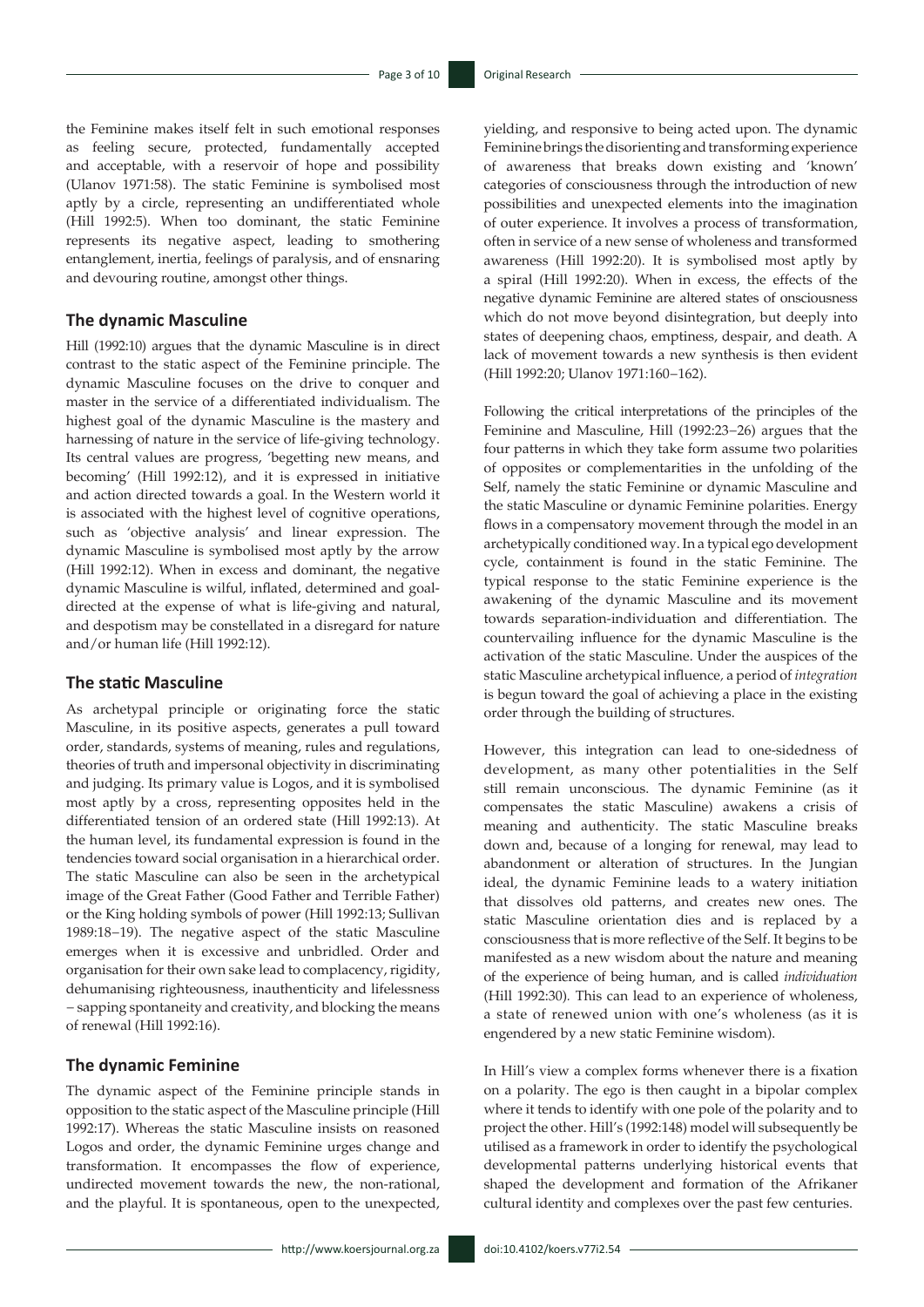# **The Masculine and Feminine in the development of White Afrikaner cultural identity**

### **The static Feminine in Afrikaner cultural identity: Traumatic separation from 'Mother Europe'**

The first immigrants from Europe to South Africa landed at the Cape, the most southerly part of the country, in the middle of the 17th century. These Dutch and French immigrants slowly spread their wings, founding remote rural settlements ever further afield. In time they became known as *Boere* (farmers), and later as Afrikaners (Leach 1989:1). According to Faber (1990:57) many of these immigrants were followers of Calvinist Protestantism, whose members had found themselves in the position of a persecuted minority and had had to defend themselves by means of armed resistance against Catholic-inspired repression and even massacre, before, ultimately, having had to flee from Europe. From this perspective, the experience of the inadequate and insufficient safety and security provided by the static Feminine (Mother Europe), imaged as the 'Terrible Devouring/Persecutory Mother', was evident in the experiences of many of these immigrants.

Furthermore, when these immigrants found their independence in their new country cut short by the arrival of the British at the end of the 18th century (Leach 1989:1), their dread of being swallowed by the Feminine and the continuing threat of annihilation were reinforced. Seen as the new agents of the 'Terrible Devouring/Persecutory Mother', the British proceeded systematically to intensify the 'threat' through a policy of Anglicisation, the emancipation of the slaves and the equalisation of Mixed-race people with White people (seen as unacceptable and in conflict with the laws of God by the Calvinistic *Boere*) (Faber 1990:57).

Because of their history of persecution and their experience of forced and traumatic separation from Mother Europe, primary fears relating to survival and separation were constellated in the Afrikaners. Since complexes form around traumatic events, discrimination, feelings of oppression and inferiority at the hands of another offending group (Singer & Kimbles 2004:7), it can be argued that the negative aspects of the static Feminine, imaged in the 'Terrible Devouring/ Persecutory Mother', were constellated as a complex in their collective psyche. The complex would imply that the Afrikaners may often feel that they are under threat of being devoured or persecuted. These archaic anxieties lead to a violent Masculine protest against, and assault upon, inadequate static Feminine experiences, and would become clearly evident in the subsequent formation of the Afrikaner's cultural identity. In order to escape British rule (and possibly the 'Devouring/Persecutory Mother'), the *Boere* started the Great Trek from the Cape to the North in 1838, across the vast, rugged and untamed interior of South Africa, pursuing a dream of White Afrikaner independence (Jacobs 2005:20; Landman 1994:3).

### **The dynamic Masculine in Afrikaner cultural identity: Separation and differentiation through pilgrimages and wars**

According to Hill's model (1992), the static Feminine has to be adequate and sufficient if a well-proportioned dynamic Masculine is to emerge; otherwise the result is a distortion of the differentiation process with its concomitant effects of onesidedness. This dissonance in the Afrikaner *volk* was outlined in the unfolding of historical events and the response patterns of the Afrikaner, and will subsequently be discussed.

Historical events such as The Great Trek (1838), the Transvaal War of Independence (1880−1881), the Battle of Blood River, and especially the second Anglo-Boer War (1899−1902) are often regarded as some of the major historical events which played a role in the formation of Afrikaners' cultural identity (Laubscher 2005:309). Within the premises of Hill's (1992) model, it can be speculated that the dynamic Masculine was evident in the formation of the Afrikaner cultural identity during these events and whilst the Afrikaners were asserting themselves as a *volk.* The word *volk* is used in the sense of 'our own people' or, in the fullness of time, 'we the Afrikaners' (Le May 1995:55).

Leach (1989:17) claims that the Great Trek is a focal point in Afrikaner history, an event which gave the *volk* its first sense of direction. Commonly known as the *Voortrekkers*  (Cock 1991:30), these pioneers were exposed to primitive living conditions and several warlike situations. Under the auspices of the phallic, dynamic Masculine (Hill 1992:12), the *Voortrekkers* differentiated themselves as a separate entity by showing the drive and courage to explore and conquer new frontiers and unknown territories and to harness new land and nature. They were trying to find their own authentic collective identity through an expression of courage and will. As evidenced by the dynamic Masculine (Hill 1992:9), it involved a major period of exploration, discovery and movement into a new world.

Simultaneously, an idealistic paradigm was set out by the Dutch Reformed Church, informing the Afrikaner people that they had a Christian, civilising mission to perform in South Africa (Leach 1989:29). It was stated that Afrikaners were a distinct people, occupying a distinct fatherland, and endowed by God with a distinct destiny (Steyn 2001:29; Thompson 1990:45). This sense of having a special destiny as a chosen people in the land they were opening up for White settlement was confirmed when the *Voortrekkers,* in the face of seemingly impossible odds, won the Battle of Blood River after making a covenant with God. In times to come this event would play an important role in uniting Afrikaners spiritually (Steyn 2001:33) and it remained a crucial component of Afrikaner identity (Steyn 2001).

The *Voortrekkers* had originally consisted of several Afrikaner groups who settled in different geographical areas (Leach 1989:29) in Southern Africa south of the Limpopo River. In due time, they declared themselves independent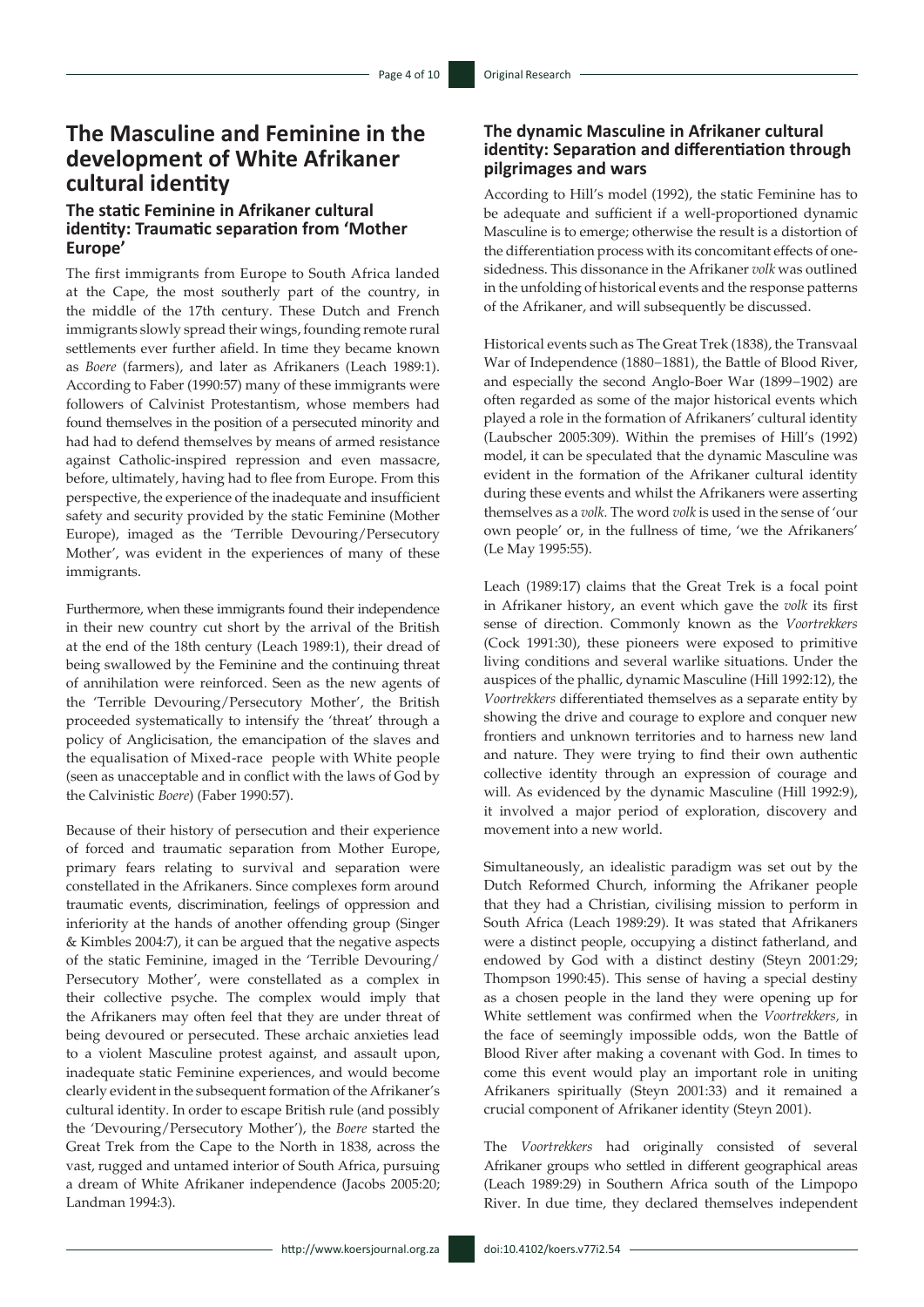*Boere* republics. The British, under the military leadership of Lord Carnarvon, aimed at bringing about a united South Africa through federation under the British flag. This led to the annexation of the Transvaal, the subsequent First Boer War (1880−1881), and the Anglo-Boer War (1899−1902) (Van Jaarsveld 1978:30−31, 41). During the wars, the dynamic Masculine was clearly evident in the *Boere*'s fierce defence of their newly found independence and their drive to assert themselves as a *volk.* Many Afrikaners still regard the Anglo-Boer War as the 'dark night' of 1899−1902. The *Boere* asserted themselves with desperation (violent dynamic Masculine protest) against the renewed onslaught of the 'Terrible devouring Mother' and suffered the loss of 26 000 women and children in the concentration camps that were set up across South Africa during this time. This war, when their nation was almost stamped out, became pivotal for Afrikaner cultural identity (Faber 1990:59).

These threats of extinction and inadequate experiences of the static Feminine reinforced the complex around the image of the 'Terrible Devouring/Persecutory Mother' in the Afrikaner *volk*, leaving the dynamic Masculine fragile, violent, unstable, persecuting, overemphasised, and fixated as it endeavoured to establish its potency (against the onslaught and threat of being swallowed by the Feminine). This fixation could possibly have led to the formation of the so-called persecution complex (Hugo 1988:575; Van Jaarsveld 1978:39). These events also foretold the grim reality that these archaic anxieties would be projected onto anyone or any people that could be experienced as 'devouring, dangerous or overwhelming'. According to Weisstub and Galili-Weisstub (2004:147) the traumatogenic agent is often a culturally identified enemy. The defences evoked are part of a cultural complex, experienced not only by the victims themselves, but also by others belonging to the attacked group. Weisstub and Galili-Weisstub (2004) identified three components to this particular type of complex which is activated when the group spirit is threatened, namely:

- 1. traumatic injury to a vulnerable group of people or place of value that carries or stands for the group spirit
- 2. fear of annihilation of the group spirit by foreign others
- 3. emergence of avenging protector or persecutor defences of the group spirit. (p. 153)

The dynamic Masculine became distorted and one-sided as it constantly had to prove and protect its own potency in the face of threats to its survival. It can therefore be argued that the static Feminine or dynamic Masculine polarity with its issues of containment, safety, and security on the one hand and those of separation and differentiation on the other hand, as well as a struggle between impotence and potency, was subsequently not negotiated successfully in the Afrikaner *volk*. In the process of founding an independent Afrikaner identity through separation (healthy dynamic Masculine), *survival* and *separateness* therefore became synonymous with separation, constellating a further complex of separateness (Faber 1990:59) on the static Masculine or dynamic Feminine polarity.

According to Hill (1992:23), the countervailing influence of the dynamic Masculine is the activation of the static Masculine. In order to give structure and form to the Afrikaner's specific heroic strivings for survival and separateness, and also as a strategy against the perceived threats, a period of integration was therefore begun under the auspices of the static Masculine which was characterised by a pull towards social organisation (Hill 1992:28).

### **The static Masculine in Afrikaner cultural identity: Shared expectations, standards, social hierarchies and order through rules of law**

The *Boere* eventually lost the Anglo-Boer War and signed over their independence and sovereignty to the British. With earlier collective wounds reinforced and no psychological space for healing and integration, the stage was set for Afrikaners (in their re-recovery of themselves as a *volk*) to rally around these archaic anxieties and distortions in the form of the static Masculine. The arguably disproportionate static Feminine and dynamic Masculine would find echoes in the emergence of a particularly strong static Masculine (which would quickly progress into a negative Masculine consciousness), and the subsequent constellation of a strong patrivalent cultural pattern (Hill 1992:163−167). This was clearly evident in the historical events involving the Afrikaner after the Anglo-Boer War. The predisposition that Afrikaners could only realise, maintain, and protect their cultural identity through separation and isolation, became overly entrenched in the static Masculine ideology of social structure and order that, in turn, was central to Afrikaner cultural identity.

After the British 'scorched earth' policy during the second Anglo-Boer War, the Afrikaners were a defeated, uprooted, poorly educated, and impoverished v*olk* (Alberts 2005:33−39; Jacobs 2005:24; Van Jaarsveld 1978:26; Wessels 2005:13−16), and their language, culture, and sense of belonging were fractured (Giliomee 1981:78; Leach 1989:28−29). In a society in which urban and capitalist values predominated, the Afrikaners were not only from a rural origin and the poorest White group, but were also perceived as culturally backward and lacking in sophistication (Giliomee 1979:111; Giliomee 1981:78). The Afrikaner intelligentsia feared that the general state of the Afrikaner was threatening the *volk'*s survival (Giliomee & Mbenga 2007:290). Their survival necessitated movement into unknown territory, embodied in rapid urbanisation and the accumulation of capital. But ultimately the dislocation of rapid urbanisation at a comparatively late stage, as well as the Afrikaner's poverty, servitude, and desperate search for work in urban areas, fed a sense of dependency, inferiority, and a lack of selfconfidence (Giliomee & Mbenga 2007:279; Giliomee 1979:111; Giliomee 2003:460; Leach 1989:30). This deepened their sense of insecurity, and subsequently, led to the reinforcement of deep psycho-social fears and resentments in the Afrikaner (Giliomee 1979:111; Leach 1989:30). In Jungian terms this severe lack of self-confidence often creates the conditions for an enantiodromia, resulting in excessive nationalism and dangerous ego inflation (Ramos 2004:108).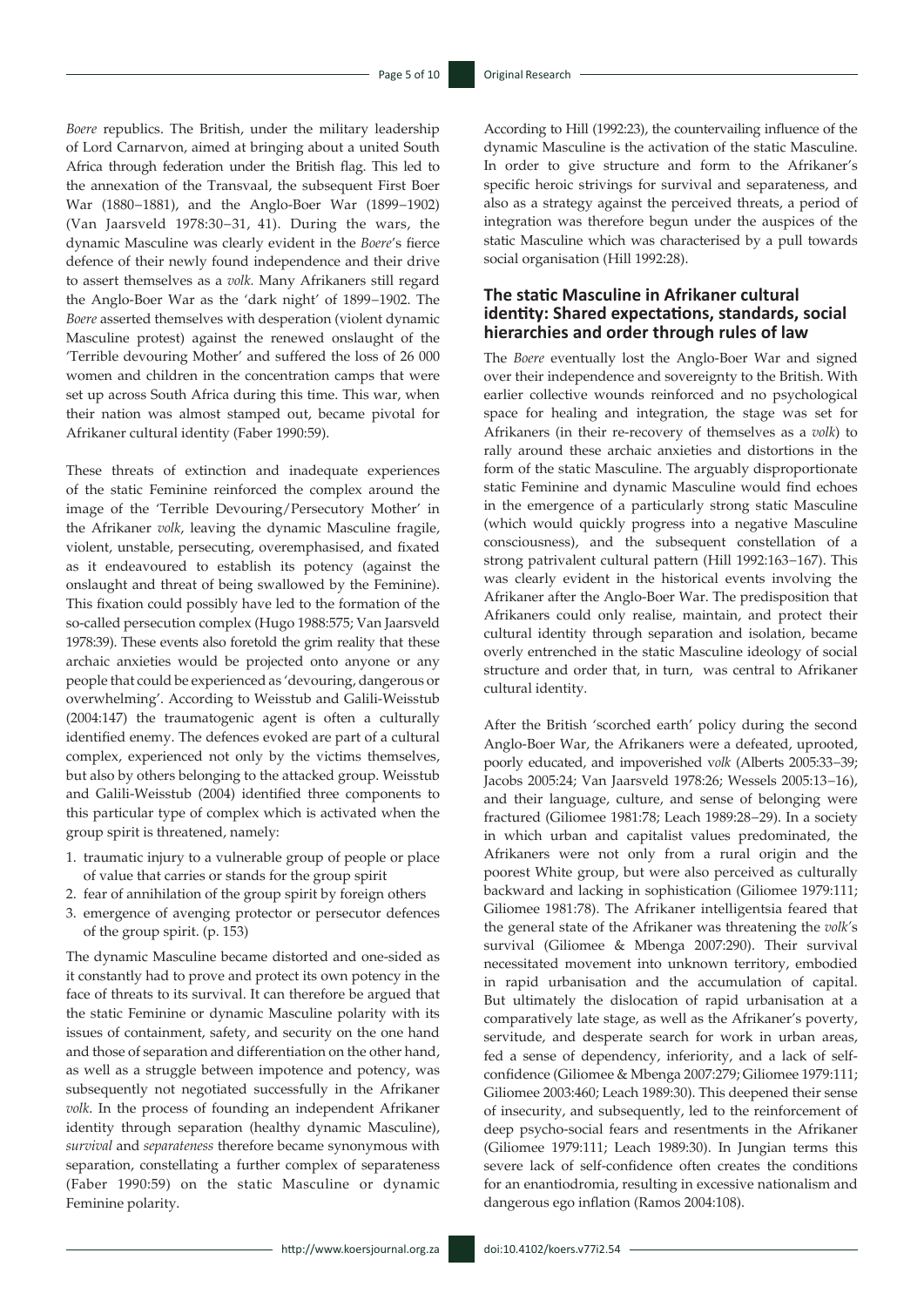It was at this juncture in the history of the Afrikaner that the emergence of some of the characteristics of the patrivalent cultural pattern became evident. The National Party, which was an Afrikaner ethnic national movement, was committed to helping poor Afrikaners. The *Volkskongres* of the Dutch Reformed Church stressed that attempts to rehabilitate poor Afrikaners had to be seen as 'fair and healthy' towards other population groups in South Africa (Giliomee & Mbenga 2007:282). After various parliamentary debates, it was decided that the focus on Afrikaner poverty was fair, just, and Christian, as it had sufficient elements of 'justice and fair play and fruitfulness for the future' (Giliomee & Mbenga 2007:288). According to Hill (1992:28), the rules of laws in patrivalent cultures are continually developed out of a consensus about what works best and what is fair.

The Afrikaner middle-class was most attracted to a strategy of ethnic mobilisation in order to overcome the deep feelings of insecurity and social inferiority (Leach 1989:30−31). In static Masculine terms, the ethnic mobilisation of the *volk* necessitated the creation of a much stronger social order and structure within which the core of the Afrikaner's cultural identity could prosper. This was achieved by the reinforcement of shared cultural symbols, a common sense of history and heritage, a distinct language, and the creation of an overriding religious structure (Heaven *et al.* 2000:71; Giliomee & Mbenga 2007:290; Thompson 1990:160).

Stories of the Trek, Blood River and the suffering of women and children during the Anglo-Boer War were resurrected in the Afrikaners' consciousness in order to create a common sense of history and heritage (Malan 1964:131−132). Culture, language and religion also proved extremely useful for Afrikaner mobilisation, and for the development and reinforcement of group consciousness and collectivism. *Braaivleis* (barbeque), a re-enactment of how the *Voortrekkers* cooked their meals in the veld, was made fashionable amongst city people (Giliomee & Mbenga 2007:290), and certain politicians argued openly for national symbols such as a national anthem and a South African flag (Malan 1964:154−185; Heaven *et al.* 2000:71). The song, *Die Stem van Suid-Afrika* (The Call of South Africa), became the Afrikaners' national anthem for all practical purposes, whilst specific folk songs became an integral part of popular culture (Giliomee & Mbenga 2007:290). Afrikaans replaced Dutch as an official language, together with English (Thompson 1990:160). Afrikaans was linked with Afrikaner nationalism, and had a profound effect on the social identity of Afrikaners (Heaven *et al*. 2000:70; Moodie 1975:47−48).

Cultural symbols inculcated the belief that Afrikaners were 'God's people', and helped to shape their common sense of purpose and view of themselves as a 'spiritual entity' in South Africa. A particular Kuyperian Calvinism had been theorised as an overriding religious structure through which the meaning of historical events, and the dynamics of Afrikaner group identity, was filtered (Landman 1994:15; Laubscher 2005:309). The Calvinist ethic of pre-determinism and the belief in a 'fair and just world', became the underpinnings

of the White Afrikaans-speaking, patriarchal community (Landman 1996:7; Moodie 1975:ix; Stones, Heaven & Bester 1993:116).

Through the establishment of this clearly-defined social order, acquired by consensus and reinforced by civil theology, as well as the creation of standards relating to group membership, the Afrikaner cultural identity, or Afrikanerdom, was now deeply embedded in the patrivalent cultural pattern. The social order was further endorsed by official policies and rules of law when the National Party came into power in 1948. Through legislation, the National Party played a major role in the fulfilment of the Afrikaner's economic and political autonomy as well as cultural goals, and subsequently in the eventual triumph of Afrikanerdom (Giliomee 1979:111; Moodie 1975:115; O'Meara 1983:255). The party also introduced its Apartheid policy, designed to protect advantaged Whites, particularly White Afrikanerdom, through the rigorous separation of racial groups (Lambley 1980:3; Steyn 2001:xxiii−xxiv).

The aim was for Afrikaners to remain a separate race whilst enjoying their positions of privilege (Giliomee 1981:89−90). By means of the apartheid policy, the Afrikaner's social order was taking the form of an ideological final solution for survival (Faber 1990:58). Therefore, Afrikaners rallied around their archaic anxieties and distortions in the form of the static Masculine-driven order of Afrikaner nationalism, and its inhuman destructive apartheid policies. These policies, fuelled by fear, were intended to ensure survival by warding off the 'Devouring Other' in the form of complete *separateness* [apartheid]. Fixating on, and identifying with the static Masculine polarity, the cultural ego was now caught in its complex of separateness.

What was specifically pronounced in the Afrikaner patrivalent cultural pattern (Hill 1992:164) was the maintenance and preservation of this unique identity. The Afrikaner child was taught the Afrikaner system and its values, as well as the standards and expectations for individual achievement within Afrikanerdom, and was exposed to a reality which supported these values (Hill 1992:95; Lambley 1980:201; Thompson 1990:198). The Afrikaners' language was unique to Southern Africa, and from cradle to grave Afrikaners experienced little that was not the Nationalist world perspective: at home, in Afrikaans-language schools and universities, in Dutch Reformed Churches, in social groups, on radio and television, and in books and newspapers. The government enforced a remarkably strict censorship on every item coming into South Africa, whatever the medium (Lambley 1980:199, 252).

By setting the standards for qualifying for a particular status within Afrikanerdom, Afrikaners were submitted to the collective will of the societal conventions of the static Masculine with its underlying archetype, the Great Father (God, *volk,* and fatherland). The social order was based on separateness, to keep survival and cultural identity intact, based on an Afrikaner nationalism deeply embedded in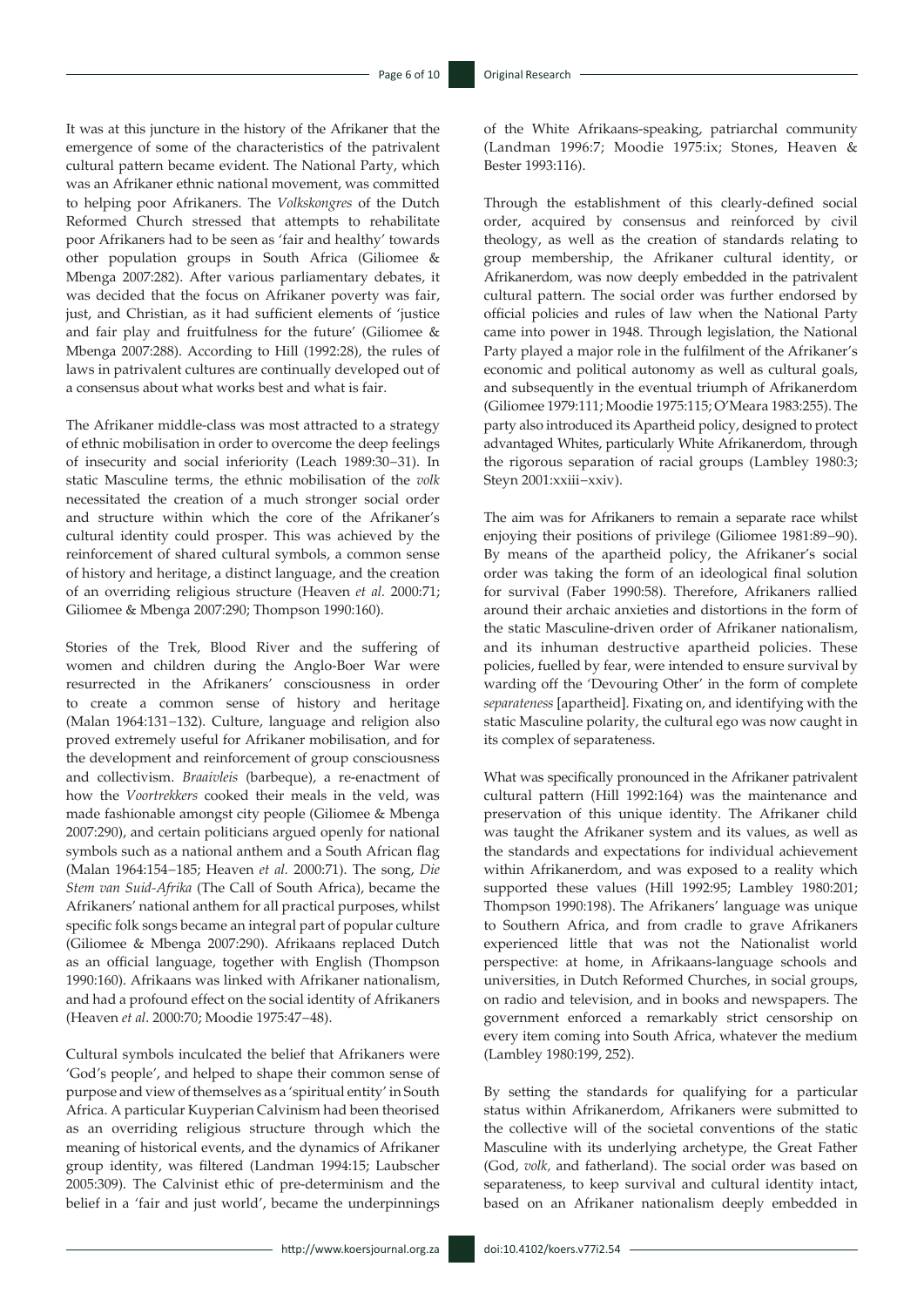Kuyperian Calvinism, consisting of strong expectations regarding adherence to group membership. The impact of the Afrikaner cultural identity on the mentality of Afrikaners was profound. The strongest guarantee for survival in the Afrikaner was the static Masculine in its drive towards adherence to the laws of the patriarchal Father-God and unquestioning obedience to the authority of his church–state apostles and captains (Faber 1990:60).

The excesses and dominance of the static Masculine, with its negative implications of rigidity, dehumanising righteousness, complacency and eventually lifelessness (as it suppresses spontaneity and creativity, and blocks all means of renewal) can clearly be seen in the violent political reactions from opponents of the apartheid system. South Africa had the undesirable distinction in the contemporary world of being the White supremacist Apartheid society, legally structured along the axis of race, with a legacy of deeply troubled intercultural and interracial relations (Steyn 2001:xxi). Opposition movements such as the African National Congress (ANC) and the South African Communist Party (SACP) were banned, because they were labelled as a threat to the safety and survival of the Afrikaner and their cultural heritage. It was only during the 1970s that the ANC began applying the effective strategy of popular mobilisation and mass protests against apartheid (Giliomee & Mbenga 2007:307). The reaction to this violent political resistance, as well as to what was seen as domestic terrorism by the Apartheid Government, took the form of military protection against a subordinate Black population that was poor and without rights (Cock 1991:33; Giliomee & Mbenga 2007:360−362; Van Jaarsveld 1978:251). The Afrikaner nation reverted to the negative dynamic Masculine (violence and destruction) in the suppression of these threats. Afrikaners often justified their actions in terms of patriotism ('I did it for *volk* and *vaderland*') (Laurence 1990:42).

According to Singer and Kimbles (2004:7) cultural complexes structure emotional experience and collect experiences that confirm their historical point of view. The inner sociology of the cultural complexes can seize the imagination, the behaviour and the emotions of the collective psyche and unleash tremendously irrational forces in the name of their 'logic'. They can provide for those caught in their potent web of stories and emotions a simplistic certainty about the group's place in the world in the face of otherwise conflicting and ambiguous uncertainties. Zoja (2004:87) states that collective trauma that befalls people is remembered for generations and become the core around which a cultural complex forms. Every time the complex is activated, repetitive memory and emotion appear and evoke the primal trauma. Therefore, trauma, memory and emotions recur.

According to Hill (1992:165), the patrivalent cultural pattern is characterised by constant tension between the tendency of the establishment viewpoint to become rigidified and complacently righteous (negative static Masculine) and the shock of innovation (dynamic Feminine). The tension characteristic of an extreme polarisation of opposites –

in this case, between the static Masculine or dynamic Feminine polarity, cannot endure indefinitely. The extreme one-sidedness of the static Masculine inevitably leads to a forceful constellation of the dynamic Feminine in its urge for change and renewal.

### **The dynamic Feminine in the Afrikaner cultural identity: Perceived chaos, sacrifice and possible renewal**

Since the static Masculine underlies the patrivalent cultural pattern, the dynamic Feminine is in the Shadow (Hill 1992:165). The Shadow refers to parts that would ordinarily belong to the ego, but that have been suppressed because of cognitive or emotional dissonance. These parts have therefore not been integrated into the ego (Stein 2010:106). According to Hill (1992:165), the dynamic Feminine tends to be carried by certain individuals or groups within that culture, such as artists and social revolutionaries, who give it form and expression. These new forms and ideas often first find their way into the subcultures of the young, where they are passionately taken up and promulgated.

The presence of the dynamic Feminine in the Shadow of the Afrikaner cultural identity became evident when certain South African writers, artists, actors and comedians questioned, attacked, or made fun of the Afrikaner cultural identity and the prevailing political system. In the early 1980s especially, it became apparent that the younger Afrikaner generation was beginning to challenge their traditional Afrikaner identity and culture through two new popular music and cultural movements, the *Musiek- en Liriekbeweging* and the *Alternatiewe Afrikaanse Beweging* or *Voëlvry-beweging* (Laubscher 2005:313). The constellation of the dynamic Feminine in the Shadow was particularly evident in the words of many of these songs, where the image and identity of the Afrikaner, crafted and created by an older generation, was soundly repudiated (Goodwin & Schiff 1995:182). The Afrikaner youth's dissatisfaction with the status quo was made known in their desire to shock, to disturb the complacency of the establishment and to awaken it to a new consciousness for the collective. The dynamic Feminine (as it compensates the static Masculine) awakened a crisis of meaning and authenticity, and took the form of a disintegration of orientation and values.

Immense pressure from international and domestic sources during the late eighties caused the political emphasis in South Africa to change to reconciliation and domestic dialogue (Steyn 2001:xxi). The National Party's rule of forty years started to crumble, whilst the Dutch Reformed Church, that had justified apartheid on the basis of God's creation of distinct peoples, was expelled by the World Alliance of Reformed Churches in 1982. The ANC and other liberation movements were unbanned in the early 1990s (Giliomee & Mbenga 2007:396).

It was clear that the dynamic Feminine was demanding the sacrifice of existing values in order to reach new levels of integration (Hill 1992:26). The scaffolding of the policies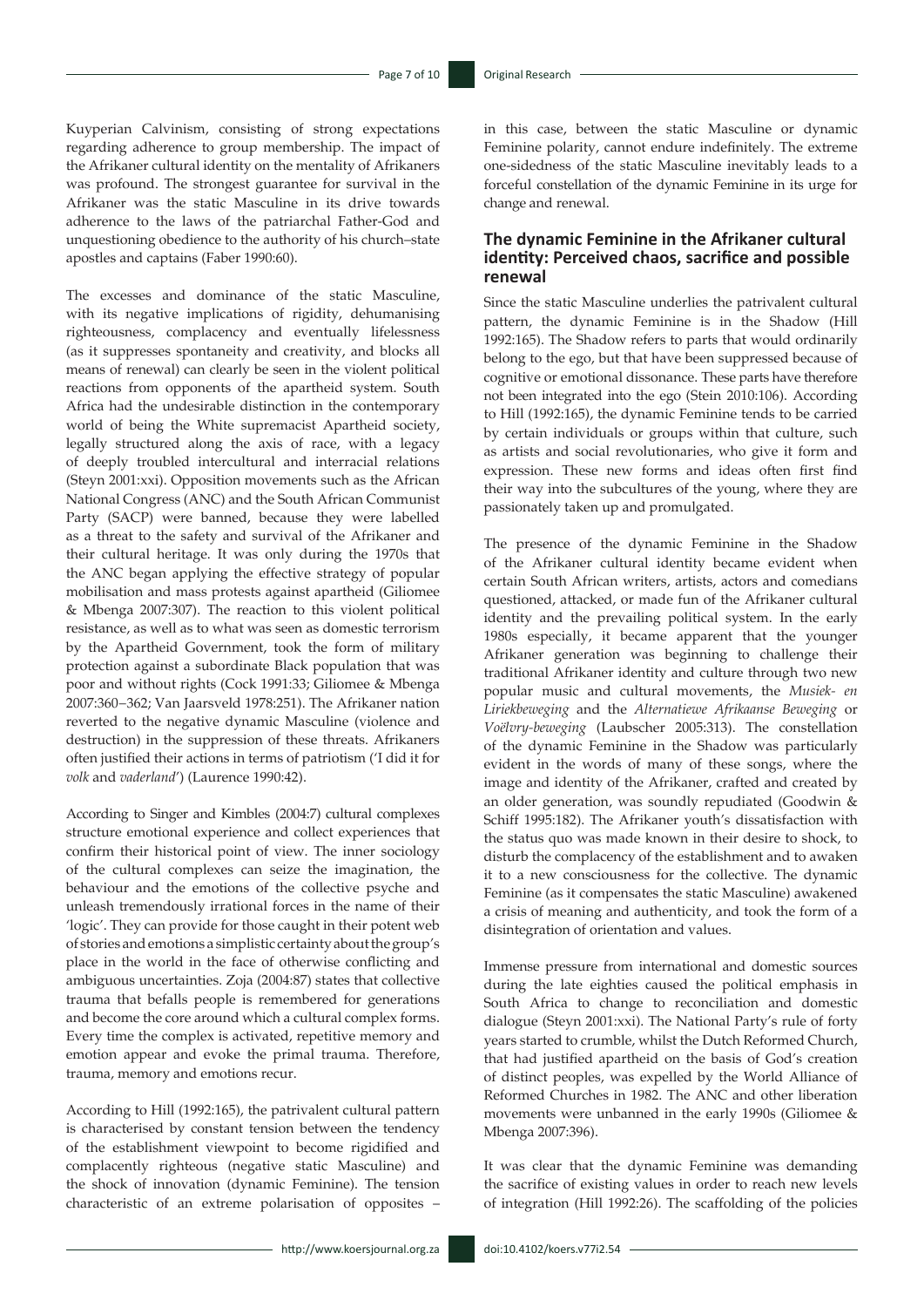and laws around the Afrikaners' identity, which had preserved the uniqueness of the Afrikaners, were removed, making it less easy for them to maintain their distinctiveness (Korf & Malan 2002:151). This resulted in a fragmented and ideologically contradicted construction of Whiteness within the country, and a lack of consensus about whom and what the Afrikaner was (Louw-Potgieter 1988:130; Steyn 2001:155). Changes, losses, and collective guilt led to a process where Afrikaners had to renegotiate, willingly or unwillinglytheir identity, 'selecting, editing, and borrowing from the cultural resources available to them to reinterpret old selves in the light of new knowledge and possibilities' (Steyn 2001:xxi−xxii). Research during this time showed the existence of a multitude of different 'Afrikaner identities', actively constructed by various groups of Afrikaans speakers (Steyn 2001:xxiii).

Subsequently, in April 1994, with the first democratic elections, South Africa captured the world's imagination as a country that had turned its history around (Steyn 2001:xxi). In the so-called 'new South Africa', a new national flag and anthem successfully blended diverse historic symbols and songs. A society whose citizens had struggled from the start to live with one another were joining forces to attempt, against considerable odds, to forge a new nation from the bottom up (Giliomee & Mbenga 2007:433). Research conducted in the new democratic South Africa during the early 21st century indicated that the majority of all the various cultural groups in South Africa were proud to be identified as South Africans, and considered being a South African an important part of their social identity (Giliomee & Mbenga 2007:433). However, within the South African context it is not yet clear what new cultural identity or identities the Afrikaners have or will have. According to Hill (1992:172), cultures move through this process towards bringing the differences between peoples out of the Shadow into the light, with a gradually increasing emphasis on static Feminine inclusion of everyone.

### **Conclusion**

It has been argued here, within the premises of Hill's (1992) model, that the Afrikaner cultural identity and concomitant complexes were forged from traumatic events in the static Feminine, constellating primal fears relating to survival and separation. This led to a 'flight into the Masculine' and the constellation of cultural complexes around the 'Terrible Devouring/Persecutory Mother', persecution, and *separateness.* Subsequently the Masculine was elevated in its dynamic, and, more especially, static forms, in order to differentiate the Afrikaners as a *volk,* and to ensure their future survival through the fierce protection of their separateness. It has been argued further that the change and transformation of Afrikaner cultural identity was inevitable under the auspices of the dynamic Feminine.

The excessive 'flight into the Masculine' points to the possibility that earlier traumatic wounding in the static Feminine and the subsequent traumas of massacres and

wars have not been processed adequately, leaving the Afrikaners' collective identity insecure, non-trusting, fearful and vulnerable. If the effects of this early wounding are to be healed, the Afrikaner collective identity must become conscious of the possible existence of these complexes, and it also needs to become safe and secure enough to affirm its own authentic existence in a culturally diverse society. A new integration is furthermore predicated upon the successful withdrawal of projections and the successful integration of the Shadow (Faber 1990:60). This would entail a genuinely equal relationship with other South Africans, with its concomitant revision of Afrikaner identity that would include a more all-embracing, synthetic and global identity which functions in terms of relatedness instead of exclusive separateness and isolation (Faber 1990:60). Undoubtedly, many Afrikaners have taken this route after 1994, but it seems that many may still need to address these. As was stated by De Vries (1974:23), 'no man is an island' and whilst the greatest commandment is that we love God above all else, the second, *like unto it*, commands our concern for our fellow man. Perhaps the Afrikaners interpreted their responsibilities to their neighbour far too narrowly and limited their neighbourhood far too much.

Upon reflection on the proposed individuation process of the Afrikaner cultural identity, as based on the premises of Hill's model, several aspects of Jung's view on human functioning and human cultures became evident. Firstly, Jungian psychology embraces the universe in all it manifestations, including components such as history, art, myth, philosophy and spirituality, in its endeavour to understand human functioning (Jung 1977:5). Secondly, from Jung's perspective, culture is seen as being transmitted through the evolution of the human mind and spirit and its expression in stories and mythologies about how the world works and about the human or group's place in it (Ramsden 2010:5). Both these aspects were evident in the proposed individuation process of the Afrikaner cultural identity. Cultural symbols, music, historical events and religion played an integral role in the development of the Afrikaner cultural identity, whilst the Afrikaners' beliefs, thoughts and spirit were transmitted by means of stories and the education system, where Afrikaner children were taught its values.

Furthermore, in the Jungian paradigm all human cultures are seen as having their roots in and centred around a religious viewpoint, as was evident in the Great Father-God Calvinistic, patriarchal ethic of Afrikanerdom. Jung's assertion of the religious function in the human being is grounded in the drive towards wholeness and individuation (guided by the Self). Jung's perspective on the place of religion in culture seems to be quite similar to the Christian-Reformational perspective of Van der Walt (2003:94−96), who proposed a holistic model of culture, consisting of five layers. Religion and worldview are seen as the deeper, invisible core facets of culture and form the heart or soul of culture. According to Van der Walt (2003:97), real, deep change in any culture is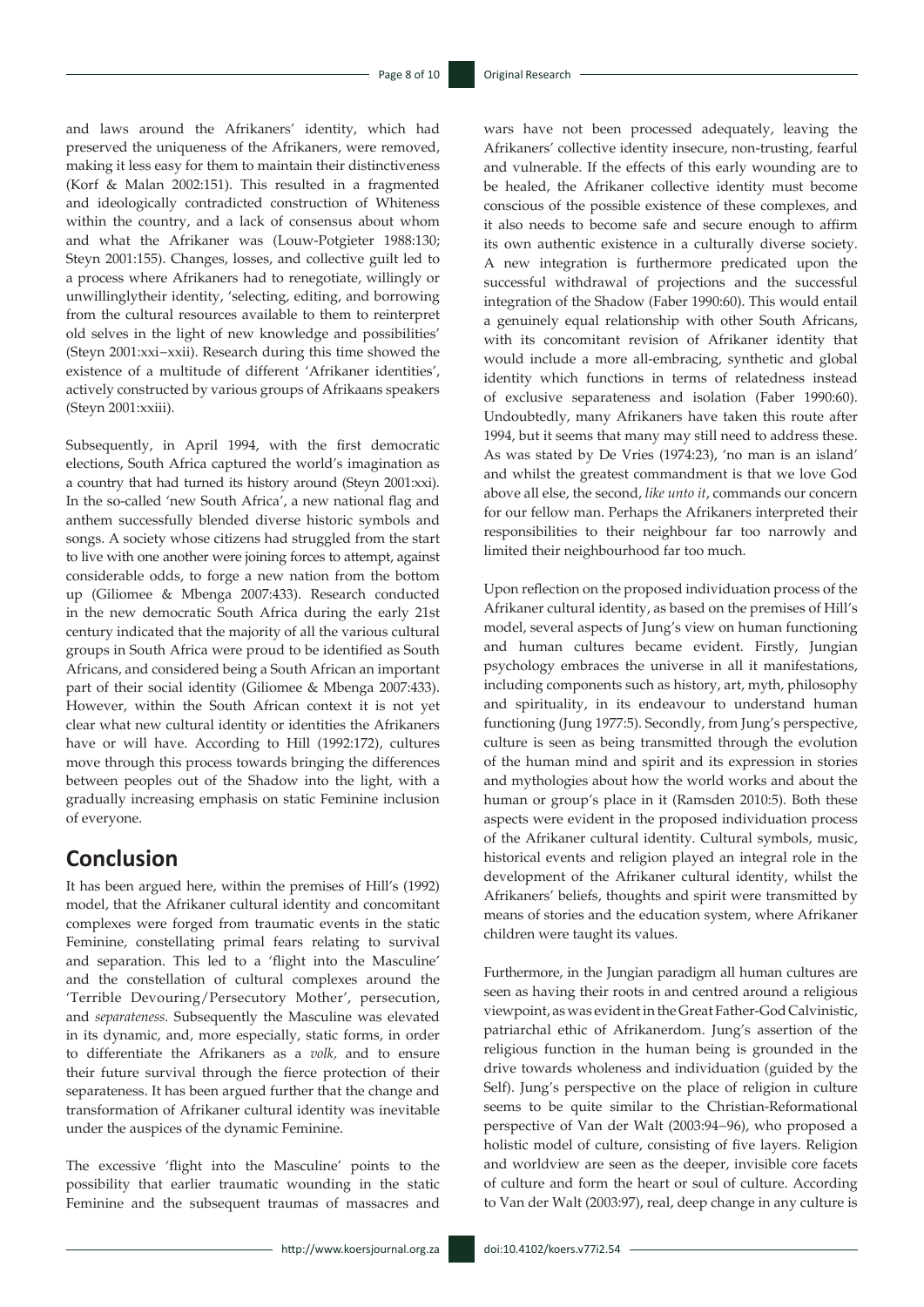stimulated from its core whilst the remainder of the culture also influences religion and worldview. Therefore, a change caused by the influence of the outer layers of a culture on the centre may result in a complete 'power shift' at the core, destroying or replacing the original religious commitment (Van der Walt 2003:97).

Every culture has its 'blind spots' (Van der Walt 2003:99) which can be harmful (Lewis 1995:20). These 'blind spots' mainly occur because the equality of the four basic relationships determining our place in creation is not acknowledged (Van der Walt 2003:99): our relationships with God or god, nature, our fellow human beings and ourselves. From a Christian perspective, it can be said that because of the sinfulness of mankind the Afrikaners may have had a split between their religious loyalty (their relationship with God), and their loyalty to their worldview (their relationship towards the world). This was evident in the Christiannational ideology behind apartheid, which caused a split between Christian belief and national patriotism, which, in its turn, probably left the Afrikaner with a 'divided soul' (Van der Walt 2003:97, 98).

Jung's views on individuation and human cultures as well as Van der Walt's (2003:94−97) perspectives on the place of religion in culture therefore led to the argument that the individuation of the Afrikaner and the evolution of the Afrikaner cultural identity will most probably include a renewal of some of its religious viewpoints, including its integration with a renewed worldview. Jung's theory emphasises the continuous drive of the psyche towards the development of consciousness and the integration of these structures in order to create wholeness (Stein 2010:171−197). Jung (1969:347) sees the essence of the Self as the inner image of God, the living Spirit, residing in the individual. God, the Divine Spirit, continually grows and even outgrows its earlier forms of expression. Therefore the Self is eternally renewed and pursues its goal in manifold and inconceivable ways throughout the history of mankind. The names and forms which men have given it, mean very little − 'they are the changing leaves and blossoms on the stem of the eternal tree' (Jung 1969:347).

# **Acknowledgements**

### **Competing interests**

The authors declare that they have no financial or personal relationship(s) which may have inappropriately influenced them in writing this article.

### **Authors' contribution**

M.K. (University of the Free State) was mainly responsible for the section on Afrikaner history. L.G. (University of the Free State) was mainly responsible for the section on Jungian psychology. Both authors were involved in the conceptualisation of the study, as well as in the application of the Post-Jungian model on the Afrikaner history.

### **References**

- Alberts, P., 2005, 'Dokumentering van die brutaliteit van oorlog', in P. Alberts (red.), *Die smarte van die oorlog,* pp. 33−40, Kraal Uitgewers, Brandfort.
- Cock, J., 1991, *Colonels & cadres: War & gender in South Africa*, Oxford University Press, Cape Town.
- De Vries, G., 1974, 'A plea for social responsibility', *The Reformed Journal,* January, 22−25.
- Faber, P.A., 1990, 'Archetypal symbolism and the ideology of apartheid', in G. Saayman (ed.), *Modern South Africa in search of a soul*: *Jungian perspectives on the wilderness within*, pp. 47−64, Sigo Press, Boston.
- Giliomee, H., 1979, 'The growth of Afrikaner identity', in H. Adam & H. Giliomee (eds.), *The rise and crisis of Afrikaner power*, pp. 83−127, David Philip, Cape Town.
- Giliomee, H., 1981, 'Die ontwikkeling van Afrikaner-identiteit', in H. Giliomee & H. Adam (reds.), *Afrikanermag: Opkoms en toekoms,* pp. 77−109, SunMedia, Stellenbosch.
- Giliomee, H., 2003, *The Afrikaners Biography of a people*, Tafelberg, Cape Town.
- Giliomee, H. & Mbenga, B., 2007, *The new history of South Africa*, Tafelberg, Cape Town.
- Goodwin, J. & Schiff, B., 1995, *Heart of whiteness: Afrikaners face Black rule in the new South Africa*, Scribner, New York.
- Heaven, P.C.L., Stones, C., Simbayi, L. & Le Roux, A., 2000, 'Human values and social identities among samples of White and Black South Africans', *International Journal of Psychology* 35(1), 67−72.
- Hill, G.S., 1992, *Masculine and feminine: the natural flow of opposites in the psyche*, Shambhala, Boston & London.
- Hugo, P., 1988, 'Towards darkness and death: Racial demonology in South Africa', *The Journal of Modern African Studies* 26(4), 567−590.
- Jacobs, F., 2005, ''n Vallende traan', in P. Alberts (red.), *Die smarte van die oorlog*, pp. 19−31, Kraal Uitgewers, Brandfort.
- Jung, C.G., 1966, *The collected works of C.G. Jung − The practice of psychotherapy volume sixteen,* transl. R.F.C. Hull, 2nd edn., Routledge & Kegan Paul, London.
- Jung, C.G., 1969, *The collected works of C.G. Jung − The practice of psychotherapy volume eleven,* transl. R.F.C. Hull, 2nd edn., Routledge & Kegan Paul, London.
- Jung, C.G., 1977, *The collected works of C.G. Jung − The practice of psychotherapy volume eighteen,* transl. R.F.C. Hull, 2nd edn., Routledge & Kegan Paul, London.
- Korf, L. & Malan, J., 2002, 'Threat to ethnic identity: The experience of White Afrikaans-speaking participants in post-apartheid South Africa', *Journal of Social Psychology* 142(2), 149−169.
- Lambley, P., 1980, *The psychology of apartheid*, University of Georgia Press, Athens, **Georgia**
- Landman, C., 1994, *The piety of Afrikaans women: Diaries of guilt*, University of South Africa, Pretoria.
- Landman, C., 1996, 'Christian women in South African historiography − an overview', in C. Landman (ed.), *Digging up our foremothers: Stories of women in Africa*, pp. 3−26, University of South Africa, Pretoria.
- Laubscher, L., 2005, 'Afrikaner identity and the music of Johannes Kerkorrel', *South African Journal of Psychology* 35(2), 308−330.
- Laurence, P., 1990, *Death squads: Apartheid's secret weapon*, Penguin, Johannesburg.
- Leach, G., 1989, *The Afrikaners: Their last great trek*, Johannesburg, Southern Book Publishers.
- Le May, G.H.L., 1995, *The Afrikaners: An historical interpretation*, Blackwell Publishers, Cambridge, United Kingdom.
- Lewis, C.S., 1995, *Christian Reflections*, William B. Eerdmans, Cambridge, United Kingdom.
- Louw-Potgieter, J., 1988, *Afrikaner dissidents: A social psychological study of identity and dissent*, Multilingual Matters, Clevedon.
- Malan, D.F., 1964, *Glo in u volk*, Tafelberg, Kaapstad.
- Mattoon, M.A., 1981, *Jungian psychology in perspective*, Free Press/Collier Macmillan, New York & London.
- Moodie, T.D., 1975, *The rise of Afrikanerdom*, University of California Press, Berkeley.
- Neumann, E., 1971, *Amor and Psyche*, 1st edn. 1956, Princeton University Press, **Princeton**
- O'Meara, D., 1983, *Volkskapitalisme: Class, capital and ideology in the development of Afrikaner nationalism, 1934−1948*, Cambridge University Press, Cambridge.
- Ramos, D.G., 2004, 'Corruption', in T. Singer & S.L. Kimbles (eds.), *The cultural complex − Contemporary Jungian perspectives on psyche and society*, pp. 102−123, Routledge, East Sussex.
- Ramsden, R., 2010, 'Historical backdrop to the Mother Archetype', paper presented at Alchemy as mirror of the human psyche: As above, so below Symposium, Cape Town, 24–28 September.
- Samuels, A., 1985, *Jung and the post-Jungians*, Routledge & Kegan Paul, London.
- Singer, T. & Kimbles, S.L., 2004, 'Introduction', in T. Singer & S.L. Kimbles (eds.), *The cultural complex – Contemporary Jungian perspectives on psyche and society*, pp. 1−9, Routledge, East Sussex.